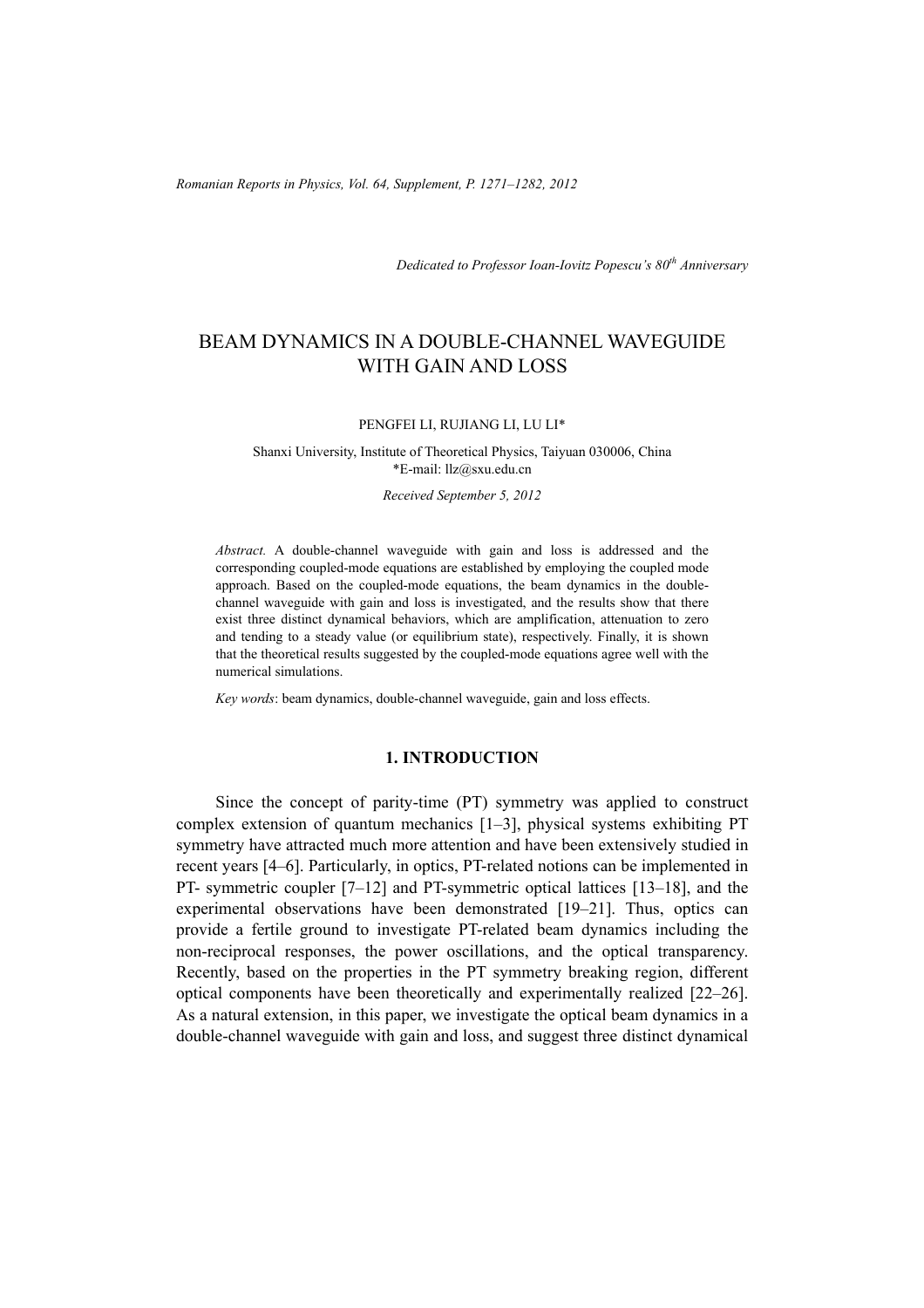behaviors, which are amplification, attenuation to zero and tending to a steady value (or equilibrium state), respectively. These results are verified by numerical simulations.

#### **2. MODEL AND REDUCTIONS**

In the context of the paraxial theory of diffraction by involving index guiding and a gain/loss profile, the electric field envelope obeys a normalized Schrödinger equation as follows

$$
i\frac{\partial\phi}{\partial z} + \frac{1}{2k}\frac{\partial^2\phi}{\partial x^2} + U(x)\phi = 0.
$$
 (1)

Here  $\phi = \phi(x, z)$  is the complex envelope of the electric field,  $z = Z/(2kx_0^2)$  is a scaled propagation distance, and  $x = X/x_0$  is a dimensionless transverse coordinate, where  $x_0$  is an arbitrary spatial scale and  $k = 2\pi n_0 / \lambda_0$  is the wave number with  $n_0$  being the background refractive index and  $\lambda_0$  being the wavelength of the optical source generating the beam. The function  $U(x) = 2k^2 x_0^2 [n(x) - n_0]/n_0 \equiv V(x) + iW(x)$  represents the normalized complex index distribution, in which the refractive index profile  $V(x)$  and the gain/loss profile  $W(x)$  are of the form  $V(x) = V_1(x) + V_2(x)$  and  $W(x) = W_1(x) + W_2(x)$ , where  $V_1(x)$  and  $V_2(x)$  equal to  $V_0$  in the regions of  $-d-D/2 < x < -D/2$  and  $D/2 < x < d + D/2$ , respectively, and  $V_1(x) = V_2(x) = 0$  otherwise, and  $W_1(x) = -W_1$  and  $W_2(x) = W_2$  in the regions of  $-d-D/2 < x < -D/2$  and  $D/2 < x < d + D/2$ , respectively, otherwise they are zero, as shown in Fig. 1. Here  $V_0$  is the modulation depth of the refractive index, and  $W_1$  and  $W_2$  are the dimensionless gain or loss parameters. Without loss of generality we assume that  $W_1 > 0$  and  $W_2 > 0$ , which implies that the left-channel in Fig. 1 is a gain-guiding waveguide while the right-channel is a loss-guiding waveguide, forming a doublechannel waveguide with gain and loss. Especially, when  $W_1 = W_2$ , the complex index distribution  $U(x)$  satisfies the PT symmetric condition and has been extensively studied [7–12]. Here, we will discuss the case  $W_1 \neq W_2$ , and explore the corresponding optical behavior and characteristics.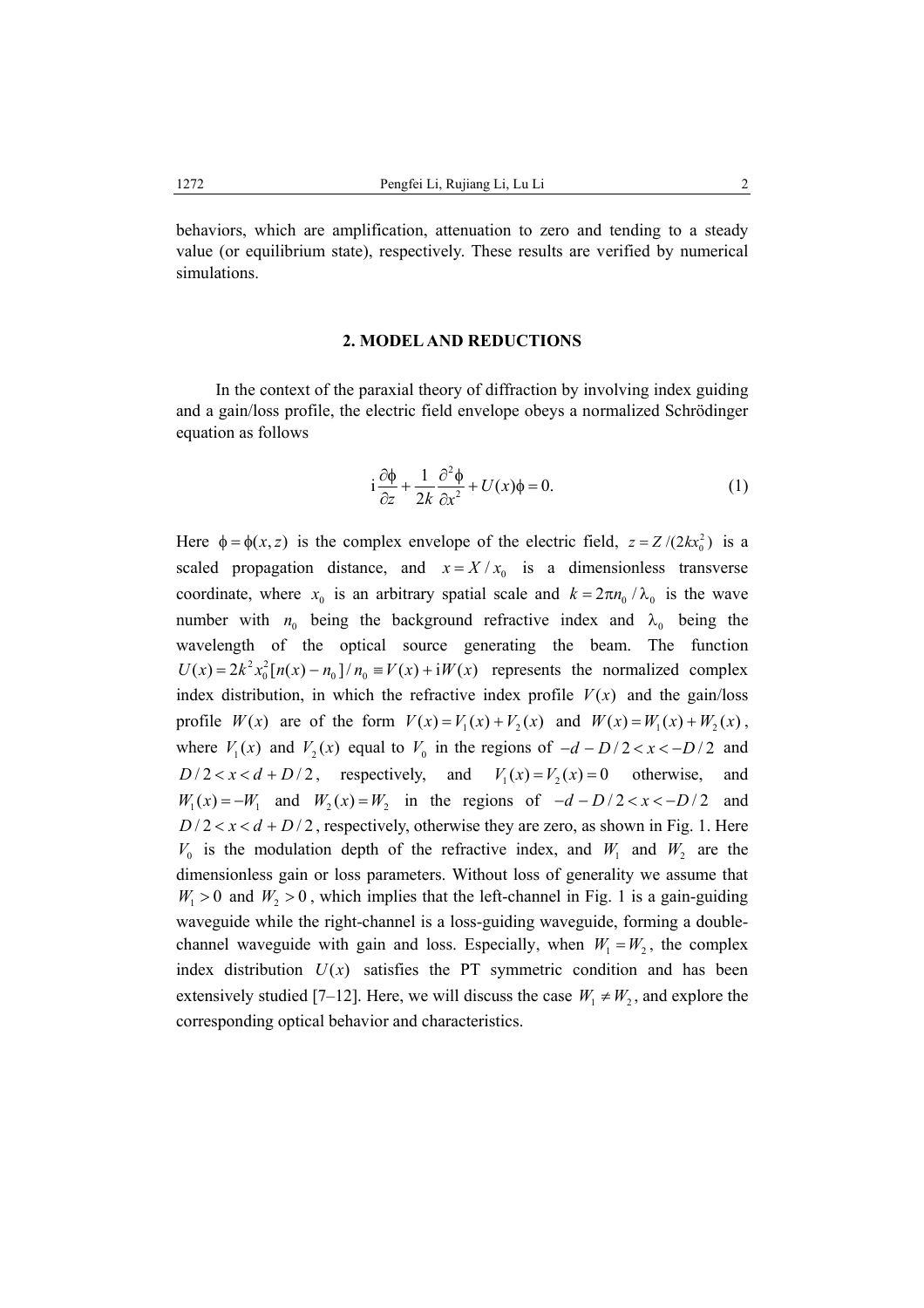

Fig. 1 – The real part (black solid) and the imaginary part (blue dashed) of the refractive index profile of a double-channel waveguide structure with gain and loss. Here *D* is the separation between the double-channel waveguides, and *d* represents the thickness of the waveguide core.

In order to investigate the dynamical characteristic of the beam propagation in such waveguide, we will employ the coupled-mode approach. We assume that the solution of Eq. (1) can be expressed as a superposition of the local modes of the individual channels without gain and loss as follows [7]

$$
\phi(x, z) = [a(z)u_1(x) + b(z)u_2(x)]e^{i\beta z},
$$
\n(2)

where  $a(z)$  and  $b(z)$  represent the field amplitudes in left- and right-channel waveguides, respectively, and  $u_j = u_j(x)$  satisfies  $d^2 u_j / dx^2 + V_j(x) u_j = \beta u_j$ , *j* =1, 2. By substituting Eq. (2) into Eq. (1) and multiplying by  $u_2(-x)$  and  $u_1(-x)$  respectively, and by integrating over the whole space for the variable x, we obtain a set of equations for the field amplitudes  $a(z)$  and  $b(z)$  in the form

$$
i\frac{da(z)}{dz} + (\delta - i\gamma_a)a(z) + (\kappa - i\sigma_a)b(z) = 0,
$$
\n(3)

$$
i\frac{db(z)}{dz} + (\delta + i\gamma_b) b(z) + (\kappa + i\sigma_b) a(z) = 0.
$$
 (4)

Here  $\delta = (I_{12} J_{121} - I_{11} J_{122}) / \Delta$  represents the phase shift and  $\kappa = (I_{12} J_{122} - I_{11} J_{121}) / \Delta$ is the real part of the scaled coupling coefficient, which are determined by the refractive index;  $\gamma_a = [I_{11}(C_{111} + C_{211}) - I_{12}(C_{212} + C_{112})]$  and  $\gamma_b = [I_{12}(C_{121} + C_{221}) - I_{12}(C_{121} + C_{221})]$  $-I_{11}(C_{122} + C_{222})$  are the effective gain/loss coefficients, and  $\sigma_a = [I_{11}(C_{121} + C_{221}) -I_{12}(C_{122} + C_{222})/\Delta$  and  $\sigma_b = [I_{12}(C_{111} + C_{211}) - I_{11}(C_{212} + C_{112})]/\Delta$  are the imaginary parts of the scaled coupling coefficients, respectively, which are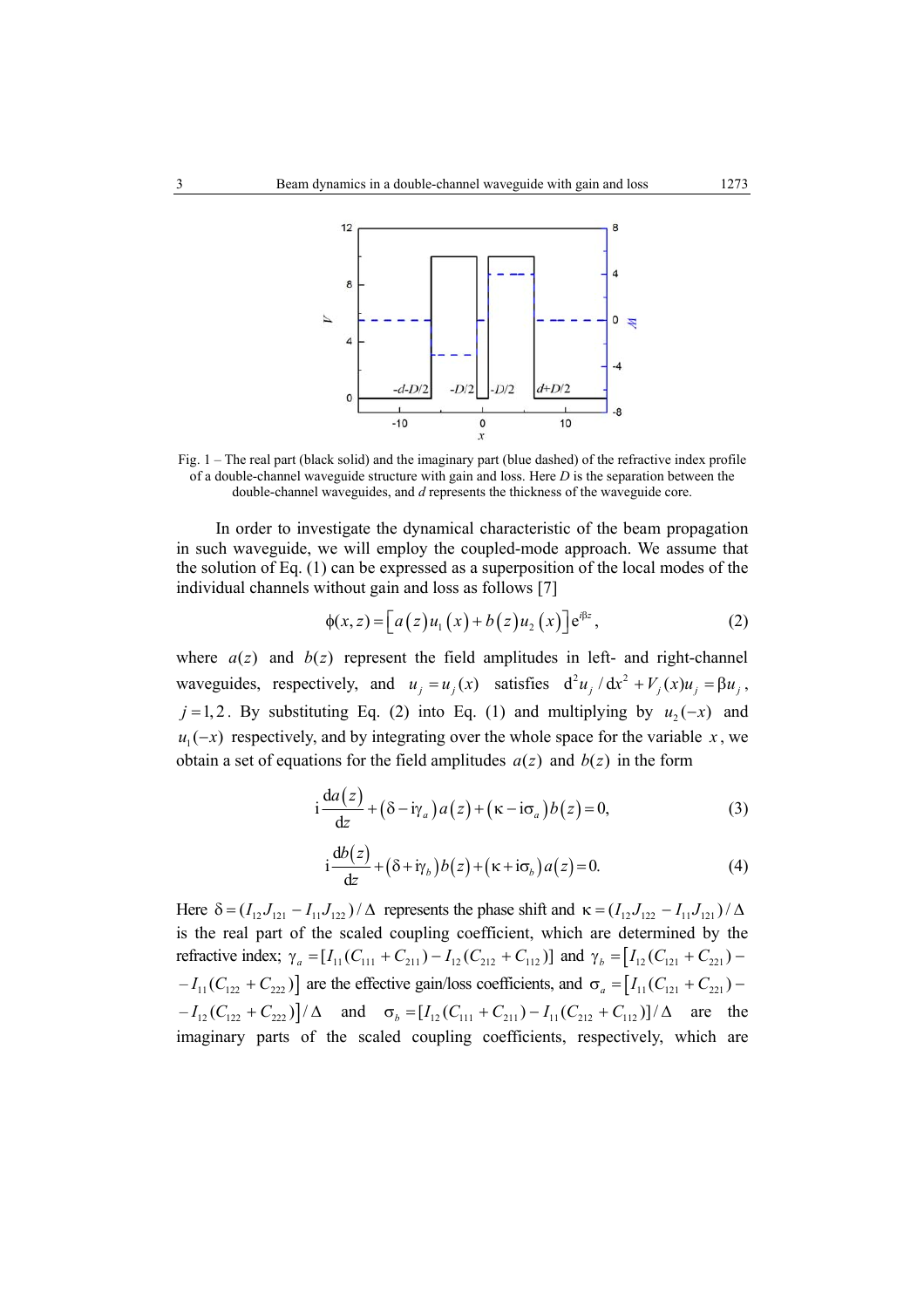determined by the gain/loss distribution, where  $\Delta = I_{12}^2 - I_{11}^2$ ,  $I_{mj} = \int_{-\infty}^{+\infty} u_m(x)u_j(-x)dx$ ,  $J_{kmj} = \int_{-\infty}^{+\infty} V_k(x)u_m(x)u_j(-x)dx$ , and  $C_{kmj} = \int_{-\infty}^{+\infty} W_k(x)u_m(x)u_j(-x)dx$ ,  $k, m, j = 1, 2$ . Note that we have used the relations  $I_{22} = I_{11}$ ,  $I_{21} = I_{12}$ ,  $J_{212} = J_{121}$ , and  $J_{211} = J_{122}$ . Thus we presented a set of coupled-mode equations which can be used to describe the optical beam dynamics in the double-channel waveguide with gain and loss. Comparing with the corresponding theory of coupled optical PT-symmetric structures reported in Ref. [7] (the special case of  $W_1 = W_2$ ), the local eigenfunction  $u_i(x)$  in Eq. (2) satisfies the eigenvalue problem for a Hermitian Hamiltonian, i.e.,  $d^2 u_i / dx^2 + V_i(x) u_i = \beta u_i$ ,  $j = 1, 2$ , which does not include the imaginary part  $W_i(x)$  of the complex index distribution  $U(x)$  and so is more easy to treat. Thus, we can investigate the optical beam dynamics in the double-channel waveguide with gain and loss by employing the coupled-mode equations.

### **3. DYNAMIC CHARACTERISTICS**

In this section, we will analyze the optical beam dynamics in the doublechannel waveguide with gain and loss. Firstly we consider the case of  $W_1 < W_2$ , which implies that  $\sigma_a > \sigma_b$  and  $\gamma_a < \gamma_b$ . Thus one can obtain the solution for Eqs. (3) and (4) in the form

$$
\begin{pmatrix} a(z) \\ b(z) \end{pmatrix} = e^{(i\delta - \gamma_{-})z} \left[ A e^{(\chi + i\omega)z} + B e^{-(\chi + i\omega)z} \right] \begin{pmatrix} a_0 \\ b_0 \end{pmatrix}, \tag{5}
$$

where  $a_0$  and  $b_0$  represent the initial state, and **A** and **B** are 2×2 matrices, which are given by

$$
\mathbf{A} = \begin{pmatrix} \frac{(\chi + i\omega) + \gamma_{+}}{2(\chi + i\omega)} & \frac{i(\kappa - i\sigma_{a})}{2(\chi + i\omega)} \\ \frac{i(\kappa + i\sigma_{b})}{2(\chi + i\omega)} & \frac{(\chi + i\omega) - \gamma_{+}}{2(\chi + i\omega)} \end{pmatrix}
$$

$$
\mathbf{B} = \begin{pmatrix} \frac{(\chi + i\omega) - \gamma_{+}}{2(\chi + i\omega)} & -\frac{i(\kappa - i\sigma_{a})}{2(\chi + i\omega)} \\ -\frac{i(\kappa + i\sigma_{b})}{2(\chi + i\omega)} & \frac{(\chi + i\omega) + \gamma_{+}}{2(\chi + i\omega)} \end{pmatrix}
$$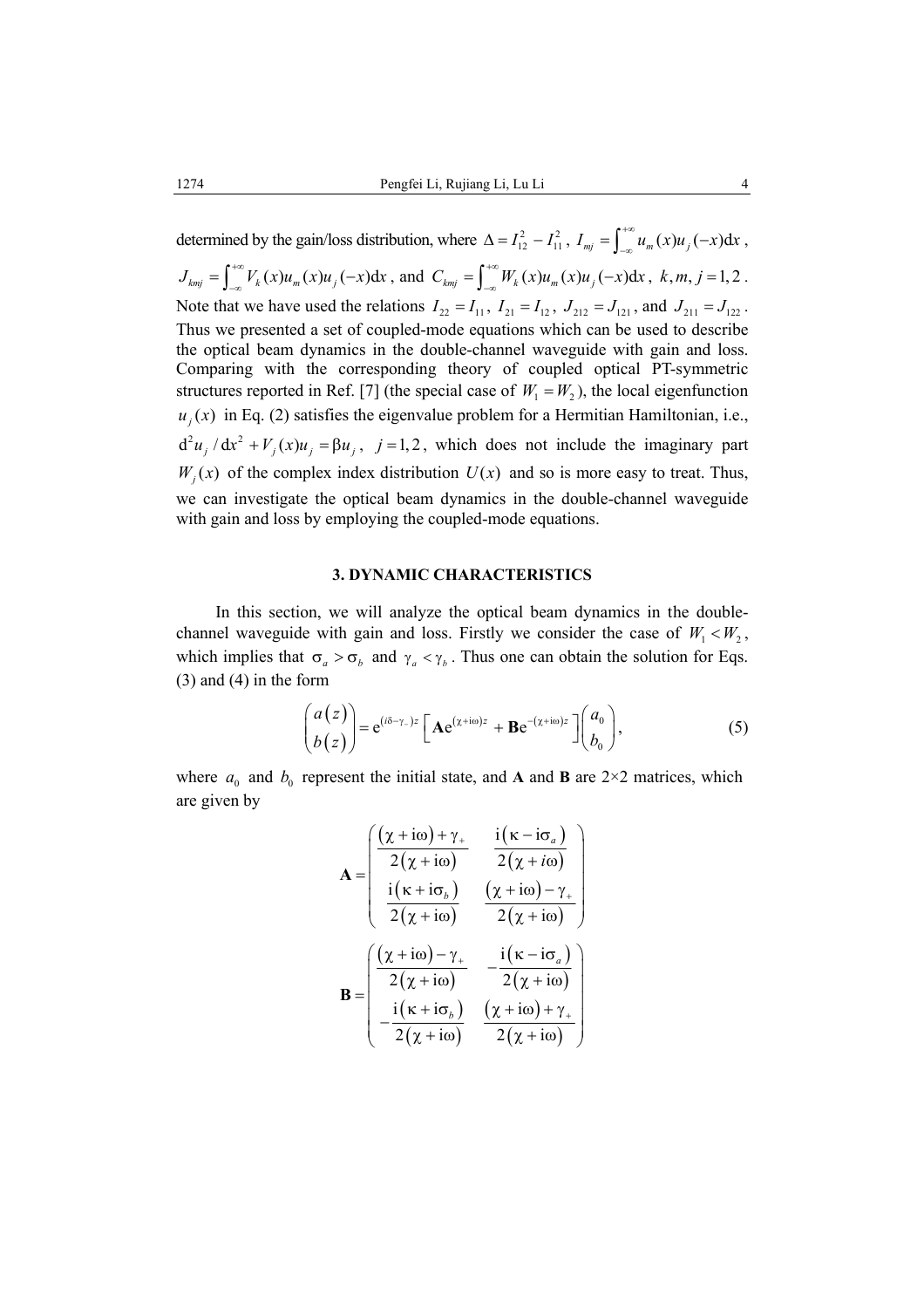and 
$$
\gamma_{\pm} = (\gamma_b \pm \gamma_a)/2
$$
,  $\omega = \left\{ \left[ \left( \mu^2 + v^2 \right)^{1/2} + \mu \right] / 2 \right\}^{1/2}$ , and

 $\chi = \left\{ \left[ \left( \mu^2 + v^2 \right)^{1/2} - \mu \right] / 2 \right\}^{1/2}, \quad \text{with} \quad \mu = \kappa^2 + \sigma_a \sigma_b - \gamma^2, \quad \text{and} \quad v = \kappa (\sigma_b - \sigma_a).$ Similarly, for the case of  $W_1 > W_2$ , which implies that  $\sigma_a < \sigma_b$  and  $\gamma_a > \gamma_b$ , the result is the same except  $\omega$  is replaced by  $-\omega$ . It should be pointed out that when  $W_1 = W_2$ , i. e.,  $\sigma_a = \sigma_b$  and  $\gamma_a = \gamma_b$ , the above results hold too. Indeed, in this case, the model (1) can describe the beam propagation in the PT-symmetric doublechannel waveguide [10]. It has been shown that there exists a critical point  $\gamma_a = \sqrt{\kappa^2 + \sigma_a^2}$  such that below this critical point, i. e.,  $\gamma_a < \sqrt{\kappa^2 + \sigma_a^2}$ , the eigenvalues for the eigenvalue problem of the coupled-mode equations (3) and (4) are the real numbers  $\lambda_+ = \delta \pm \omega$  and so the optical beam dynamics exhibits an oscillatory evolution behavior because  $\chi = 0$ . While as  $\gamma_a > \sqrt{\kappa^2 + \sigma_a^2}$  the eigenvalues for the eigenvalue problem of Eqs. (3) and (4) become the complex numbers  $\lambda_+ = \delta \pm i \chi$ , which means that a phase transition occurs, hence the corresponding total power is exponentially increasing.

In the following, we discuss the case of  $W_1 \neq W_2$ . In this case, the eigenvalues for the eigenvalue problem of Eqs. (3) and (4) are always complex-valued. Hence the beam dynamics may exhibit some different characteristics. When  $W_1 < W_2$ , Eq. (5) can present the total power as follows

$$
\left| a(z) \right|^2 + \left| b(z) \right|^2 = e^{-2\gamma z} \left( a_0^* - b_0^* \right) \left[ \mathbf{A}^\dagger \mathbf{A} e^{2\gamma z} + \mathbf{B}^\dagger \mathbf{A} e^{i2\omega z} + \right. \\ \left. + \mathbf{A}^\dagger \mathbf{B} e^{-i2\omega z} + \mathbf{B}^\dagger \mathbf{B} e^{-2\gamma z} \right] \left( \begin{matrix} a_0 \\ b_0 \end{matrix} \right), \tag{6}
$$

where '†' represents the transpose conjugation and '∗' represents the complex conjugation. From Eq. (6) it can be seen that the parameter  $\omega$  represents the oscillatory frequency, while the parameters  $\gamma$  and  $\chi$  are the amplification/attenuation factors, which can be used to characterize the asymptotic behavior of the optical beam. Also one find that the final three terms in the righthand side of Eq. (6) tend to zero as  $z \to \infty$  due to  $\gamma > 0$ , therefore the total power is exponentially increasing (decreasing) for  $\gamma_-\leq \chi$  ( $\gamma_-\geq \chi$ ), while when  $\gamma_-\geq \chi$ , the total power tends eventually to a steady value  $(a_0^*, b_0^*) A^{\dagger} A (a_0, b_0^{\dagger})^{\text{T}}$  as  $z \to \infty$ , forming an equilibrium state, where the superscript 'T' represents the transpose. However, for the case of  $W_1 > W_2$  [note that  $\omega$  in Eq. (6) should be replaced by  $-\omega$ as  $W_1 > W_2$ ], there exists no such a steady value and the total power is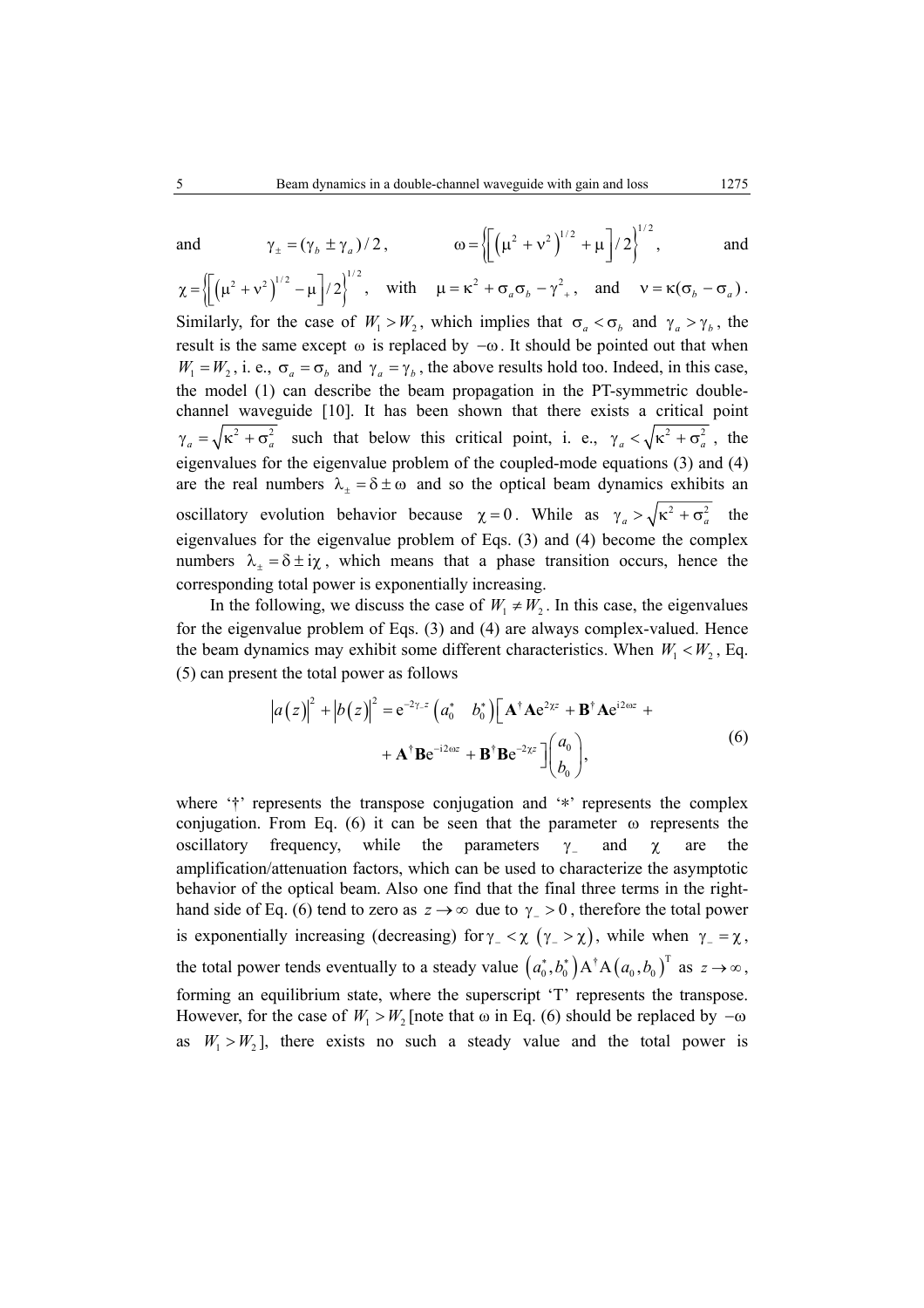exponentially amplified due to  $\gamma$  < 0. Thus it can be suggested that there are three distinct evolution characteristics in the double-channel waveguide with gain and loss, which are amplification, attenuation to zero and approaching a steady value (or equilibrium state), respectively.



Fig. 2 – The dependence of  $γ_$  (the black solid curves) and  $χ$  (the red dashed curves) on  $W_1$  for: a)  $W_2 = 0.02733$ ; b)  $W_2 = 0.0367$ ; c)  $W_2 = 0.05465$ ; d)  $W_2 = 0.06832$ , where the vertical dotted lines represent  $W_1 = W_2$ . Here the system parameters are  $d = 4\mu m$ ,  $D = 4\mu m$ , and  $V_0 = 2.5$ .

In order to determine the parameter range for the three distinct beam dynamics, we present the dependence of  $\gamma$  and  $\chi$  on  $W_1$  for the different  $W_2$ , as shown in Fig. 2, where the parameters are taken as  $\lambda_0 = 0.5145 \mu m$ ,  $n_0 = 2.797$ ,  $x_0 = 1 \,\mu\text{m}$ ,  $W_2 = 0.02733$ , 0.0367, 0.05465, and 0.06832, which correspond to the actual loss parameters as  $4 \text{ cm}^{-1}$ ,  $5.372 \text{ cm}^{-1}$ ,  $8 \text{ cm}^{-1}$ , and  $10 \text{ cm}^{-1}$ , respectively.

From Figs. 2a and 2b, one can see that when  $W_2 \le 0.0367$  the crosspoint of  $\gamma$  and  $\chi$  equals to zero, which corresponds to  $W_1 = W_2$  (see the inset in Figs. 2a and 2b), and we have  $\gamma$  >  $\chi$  in the region of  $W_1 < W_2$  and  $\gamma$   $\chi$  in the region of  $W_1 > W_2$ . However, when  $W_2 > 0.0367$ , the crosspoint of  $\gamma$ <sub>-</sub> and  $\chi$  is located in the region of  $W_1 < W_2$ , as shown in Figs. 2c and 2d. This fact means that there exists a critical value  $W_2^{\text{crit}} = 0.0367$  (for our choice of the parameters) so that when  $W_2 > W_2^{\text{crit}}$ , the cases of  $\gamma_2 > \chi$ ,  $\gamma_1 = \chi$ , and  $\gamma_2 < \chi$  can appear simultaneously for  $W_1 < W_2$ .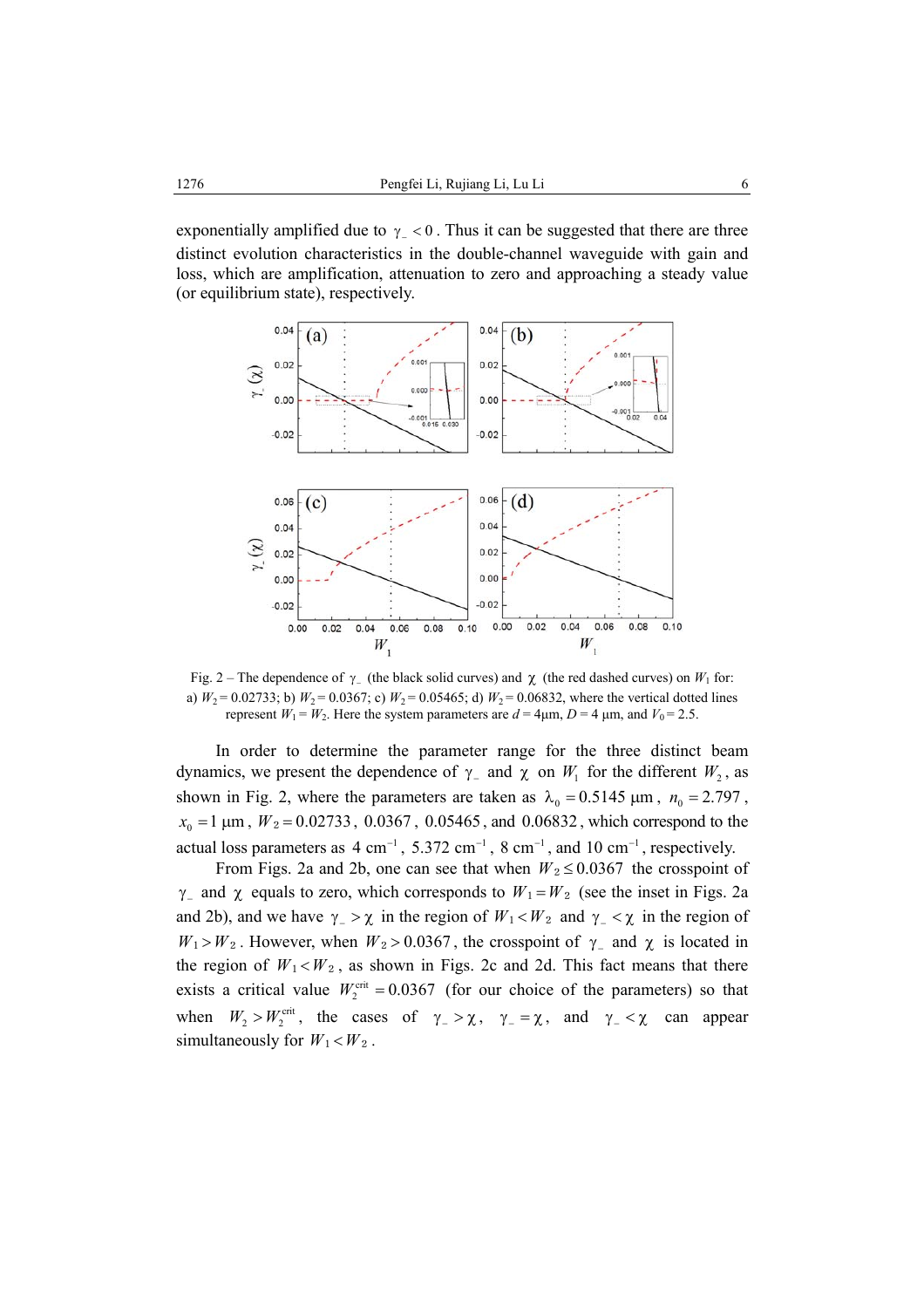

Fig. 3 – The range of the three distinct evolution behaviors in  $W_2W_1$ -plane. The blue line represents  $W_1 = W_2$ . The red circles represent  $\gamma = \chi$ . Here the system parameters are the same as in Fig. 2.

Figure 3 summarizes the parameter range for the three distinct beam dynamics in  $W_2W_1$ -plane. From Fig. 3 one can see that there exists a curve with  $\gamma = \chi$  (see the red circle curve in Fig. 3), on which the optical beam evolution behavior is oscillatory or tends eventually to a steady value. Indeed, the curve is consisted of two parts, one is located on the line of  $W_1 = W_2$  on which the beam evolution behavior is oscillatory, the other is located in the region of  $W_1 < W_2$  on which the beam dynamics eventually tends to a steady value.

Therefore, the critical value  $W_2^{\text{crit}}$  should be the PT-symmetry-breaking point. Furthermore, one can see that the curve present a boundary, above which the beam dynamics exhibits a exponential amplification in the oscillatory form (the white region) and below which the beam dynamics is attenuated in the oscillatory form (the shadow region). Thus one can implement the distinct evolution behaviors of the optical beam in the double-channel waveguide with gain and loss by properly choosing the parameters  $W_1$  and  $W_2$ .

In the following, we will verify the three distinct evolution dynamics by directly simulating Eq. (1) with the initial states  $u_1(x)$  and  $u_2(x)$ , which correspond to the initial excitation state  $(1,0)$  and  $(0,1)$  for Eqs.  $(3)$  and  $(4)$ , respectively.

The results are summarized in Fig. 4 and Fig. 5, respectively, where  $W_2 = 0.05465$ , corresponding to the loss parameter 8 cm<sup>-1</sup>,  $W_1 = 0.02$ , 0.024765, and 0.03, and to the cases of  $\gamma_-\geq \chi$ ,  $\gamma_-\geq \chi$ , and  $\gamma_-\leq \chi$ , respectively.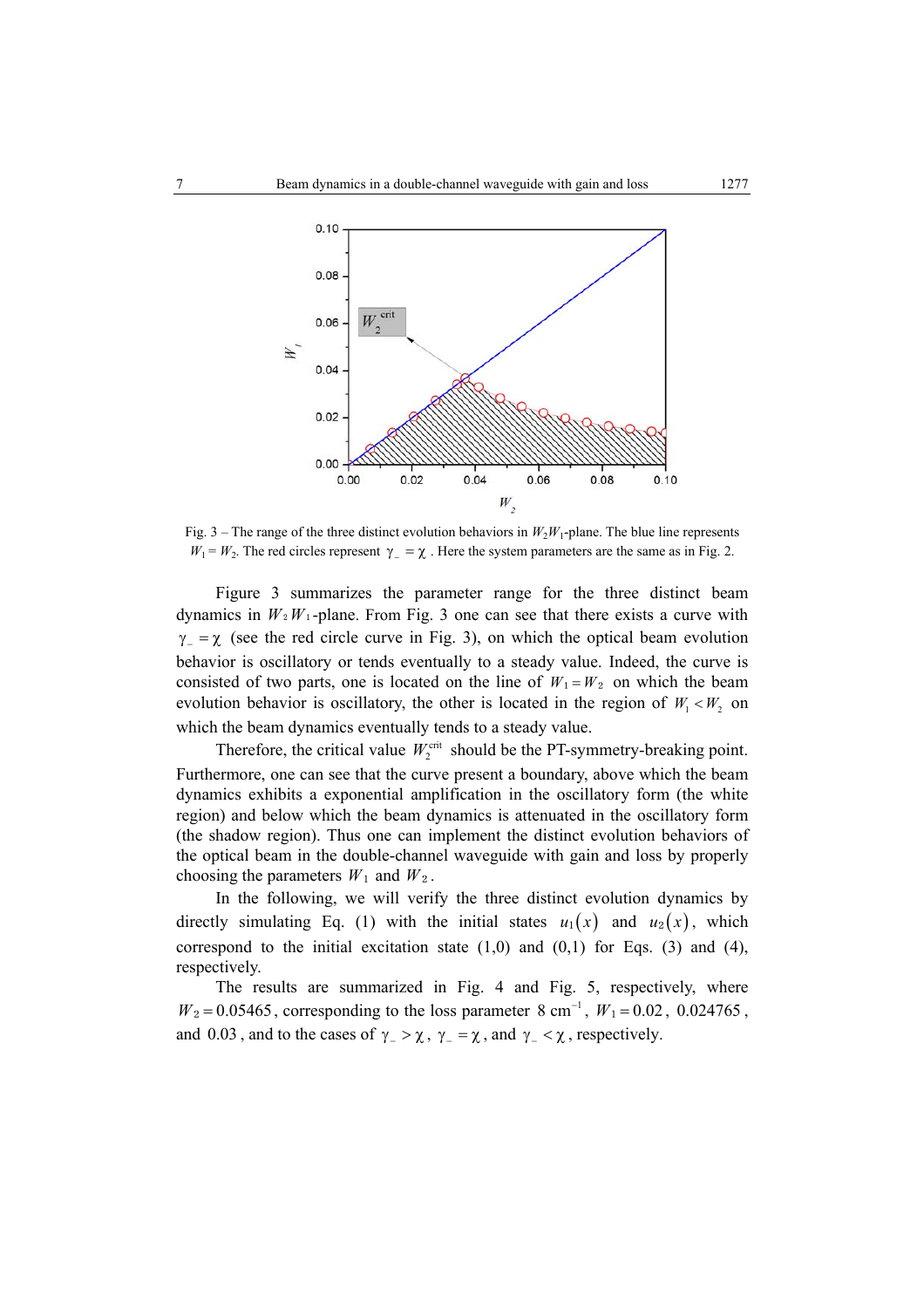

Fig.  $4 - a$ ), b), c) The evolution plots of the optical intensity given by Eq. (1) with the initial state  $u_1(x)$  for  $W_1 = 0.02$ , 0.024765, and 0.03 respectively; d), e), f) are the corresponding total power, where the black curves are the analytical results given by Eq. (6) and the blue circles are the numerical results by simulating Eq. (1) with the initial state  $u_1(x)$ . Here  $W_2 = 0.05465$ and the other parameters are the same as in Fig. 2.



Fig.  $5 - a$ ), b), c) The evolution plots of the optical intensity given by Eq. (1) with the initial state  $u_2(x)$  for  $W_1 = 0.02$ , 0.024765, and 0.03 respectively; d), e), f) are the corresponding total power, where the black curves are the analytical results given by Eq.  $(6)$  and the blue circles are the numerical results by simulating Eq. (1) with the initial state  $u_2(x)$ . Here  $W_2 = 0.05465$ and the other parameters are the same as in Fig. 2.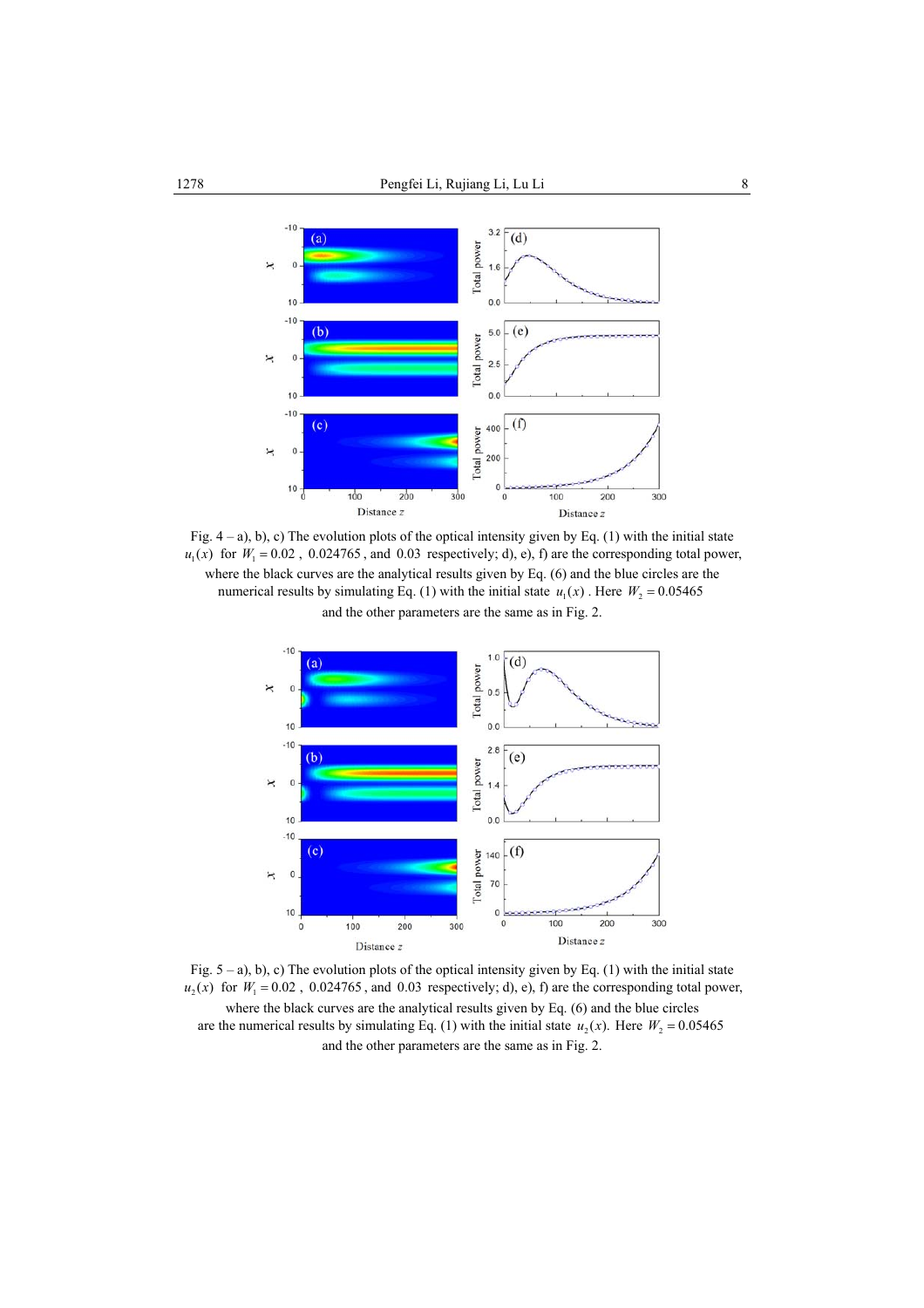Three distinct asymptotic behaviors are exhibited: Figs. 4a and Fig. 5a indicate the oscillatory decaying behavior, Figs. 4c and Fig. 5c present the exponential amplification behavior, while Figs. 4b and Fig. 5b show that the optical beam tends to a equilibrium state with an increasing of the propagation distance, which corresponds to the case of  $\gamma = \chi$ . Also, Figs. 4d–f and Figs. 5d–f present the evolution plots of the total power, and the results show that the analytical values agree well with the corresponding numerical ones.

Furthermore, we also performed calculations for the equilibrium state for different values of  $W_2$ . The obtained results show that the steady value is decreasing with the increase of  $W_2$ , as illustrated in Fig. 6, and the theoretical analytical results agree well with the corresponding numerical ones.



Fig. 6 – The dependence of the steady value on  $W_2$ . Blue and red curves represent the analytical results corresponding to the initial excitation states (1, 0) and (0, 1), respectively. Blue circles and red circles are the numerical results. Here the system parameters are the same as in Fig. 2.

### **4. CONCLUSIONS**

In summary, we have presented the coupled-mode equations for a doublechannel waveguide with gain and loss by employing the coupled mode theory. Based on the coupled-mode equations, we have suggested that there exist three distinct dynamical behaviors, which are exponential amplification, exponential attenuation to zero and tending to a steady value, respectively, and we have presented their parameter range. Finally, it has been shown that the theoretical results suggested by the coupled-mode equations agree well with the corresponding numerical simulations. These unique properties may be used to control the transmission behavior of the optical beam by properly choosing system's parameters.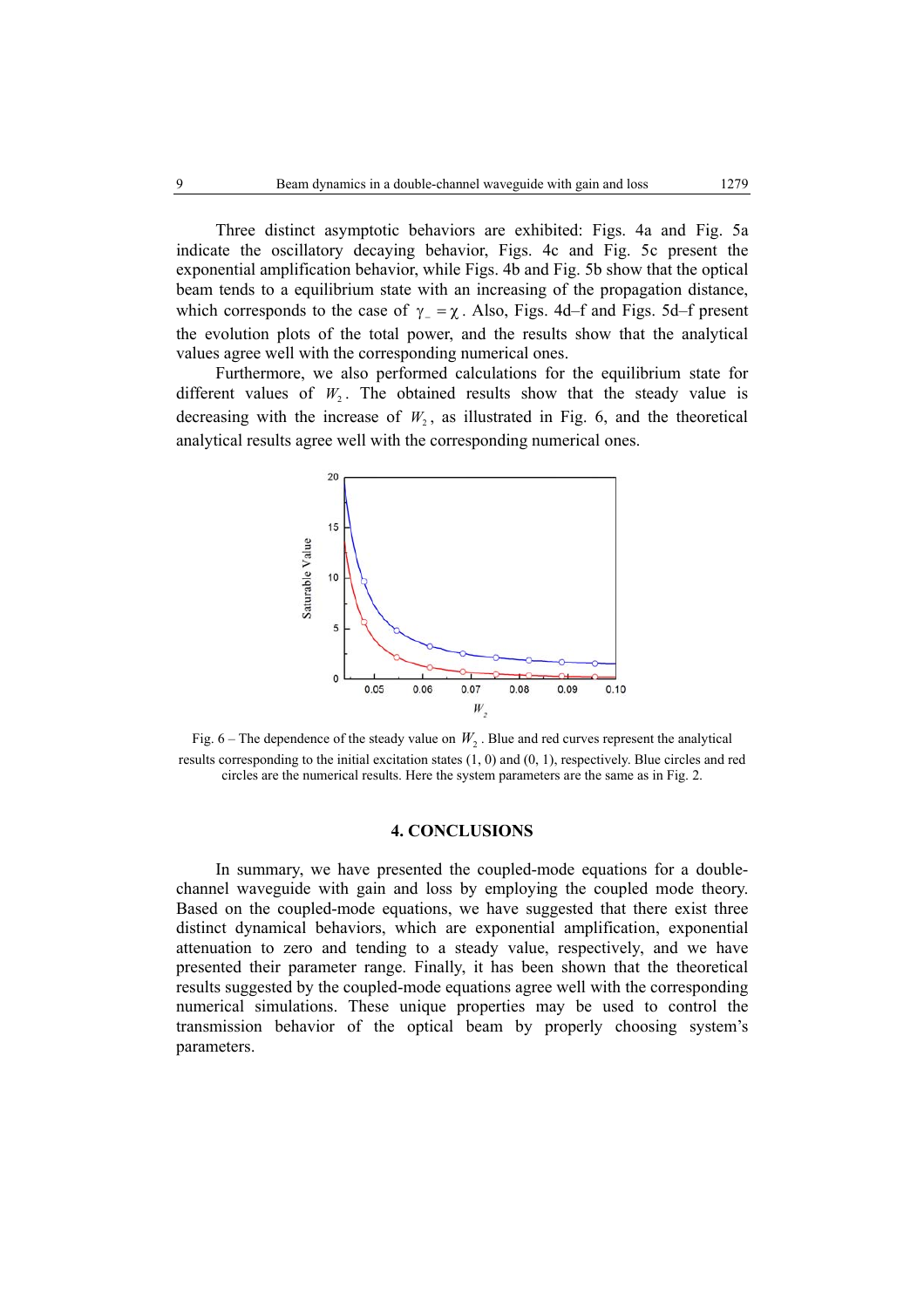*Acknowledgement*. This research is supported by the National Natural Science Foundation of China grant 61078079 and the Shanxi Scholarship Council of China Grant No. 2011-010.

#### REFERENCES

- 1. C. M. Bender, S. Boettcher, *Real spectra in non-Hermitian Hamiltonians having PT-symmetry,* Phys. Rev. Lett., **80**, 5243–5246 (1998).
- 2. C. M. Bender, S. Boetccer, P. N. Meisinger, *PT-symmetric quantum mechanics*, J. Math. Phys., **40**, 2201–2229 (1999).
- 3. C. M. Bender, D. C. Brody, H. F. Jones, *Complex extension of Quantum Mechanics*, Phys. Rev. Lett., **89**, 270401 (2002).
- 4. C. M. Bender, *Making sense of non-Hermitian Hamiltonians*, Rep. Prog. Phys., **70**, 947 (2007).
- 5. A. Mostafazadeh, *Quantum brachistochrone problem and the geometry of the state space in pseudo-Hermitian quantum mechanics,* Phys. Rev. Lett., **99**, 130502 (2007).
- 6. A. Mostafazadeh, *Spectral singularities of complex scattering potentials and reflection and transmission coefficients at real energies*, Phys. Rev. Lett., **102**, 220402 (2009).
- 7. R. El-Ganainy, K.G. Makris, D. N. Christodoulides, Z. H. Musslimani, *Theory of coupled optical PT-symmetric structures*, Opt. Lett., **32**, 2632–2634 (2007).
- 8. S. Klaiman, U. Günther, N. Moiseyev, *Visualization of branch point in PT-symmetric waveguides*, Phys. Rev. Lett., **101**, 080402 (2008).
- 9. T. Kottos, *Broken symmetry makes light work*, Nat. Phys., **6**, 166–167 (2010).
- 10. Li Chen, Rujiang Li, Na Yang, Da Chen, Lu Li, *Optical modes in PT-symmetric double-channel waveguides,* Proc. Romanian Acad. A, **13**, 46 (2012).
- 11. R. Driben, B. A. Malomed, *Stabilization of solitons in PT models with supersymmetry by periodic management*, Europhys. Lett. (EPL), **96**, 51001 (2011).
- 12. R. Driben, B. A. Malomed, *Stability of solitons in parity-time-symmetric couplers*, Opt. Lett., **36**, 4323–4325 (2011).
- 13. Z. H. Musslimani, K. G. Makris, R. El-Ganainy, D. N. Christodoulides, *Optical Solitons in PT-periodic potentials*, Phys. Rev. Lett., **100**, 030402 (2008).
- 14. K. G. Makris, R. El-Ganainy, D. N. Christodoulides, Z. H. Musslimani, *Beam dynamics in PTsymmetric optical lattices,* Phys. Rev. Lett., **100**, 103904 (2008).
- 15. K. G. Makris, R. El-Ganainy, D. N. Christodoulides, Z. H. Musslimani, *PT -symmetric optical lattices*, Phys. Rev. A, **81**, 063807 (2010).
- 16. Chunyan Li, Haidong Liu, Liangwei Dong, *Multi-stable solitons in PT-symmetric optical lattices*, Opt. Express., **20**, 16823–16831 (2012).
- 17. Yingji He, Xing Zhu, D. Mihalache, Jinglin Liu, Zhanxu Chen, *Solitons in PT-symmetric optical lattices with spatially periodic modulation of nonlinearity*, Opt. Commun., **285**, 3320–2224 (2012).
	- Y. He, X. Zhu, D. Mihalache, J. Liu, Z. Chen, *Lattice solitons in PT-symmetric mixed linearnonlinear optical lattices*, Phys. Rev. A, **85**, 013831 (2012);
	- Y. He, D. Mihalache, X. Zhu, L. Guo, Y. V. Kartashov, *Stable surface solitons in truncated complex potentials*, Opt. Lett., **37**, 2526–2528 (2012);
	- Yingji He, D. Mihalache, *Spatial solitons in parity-time-symmetric mixed linear-nonlinear optical lattices: recent theoretical results*, Rom. Rep. Phys., **64**, 1243–1258 (2012).
- 18. Chengping Yin, Yingji He, Huagang Li, Jianing Xie, *Solitons in parity-time symmetric potentials with spatially modulated nonlocal nonlinearity*, Opt. Express, **20**, 19355–19362 (2012).
- 19. A. Guo, G. J. Salamo, D. Duchesne, R. Morandotti, M. Volatier-Ravat, V. Aimez, G. A. Siviloglou, D. N. Christodoulides, *Observation of PT-symmetry breaking in complex optical potentials*, Phys. Rev. Lett., **103**, 093902 (2009).